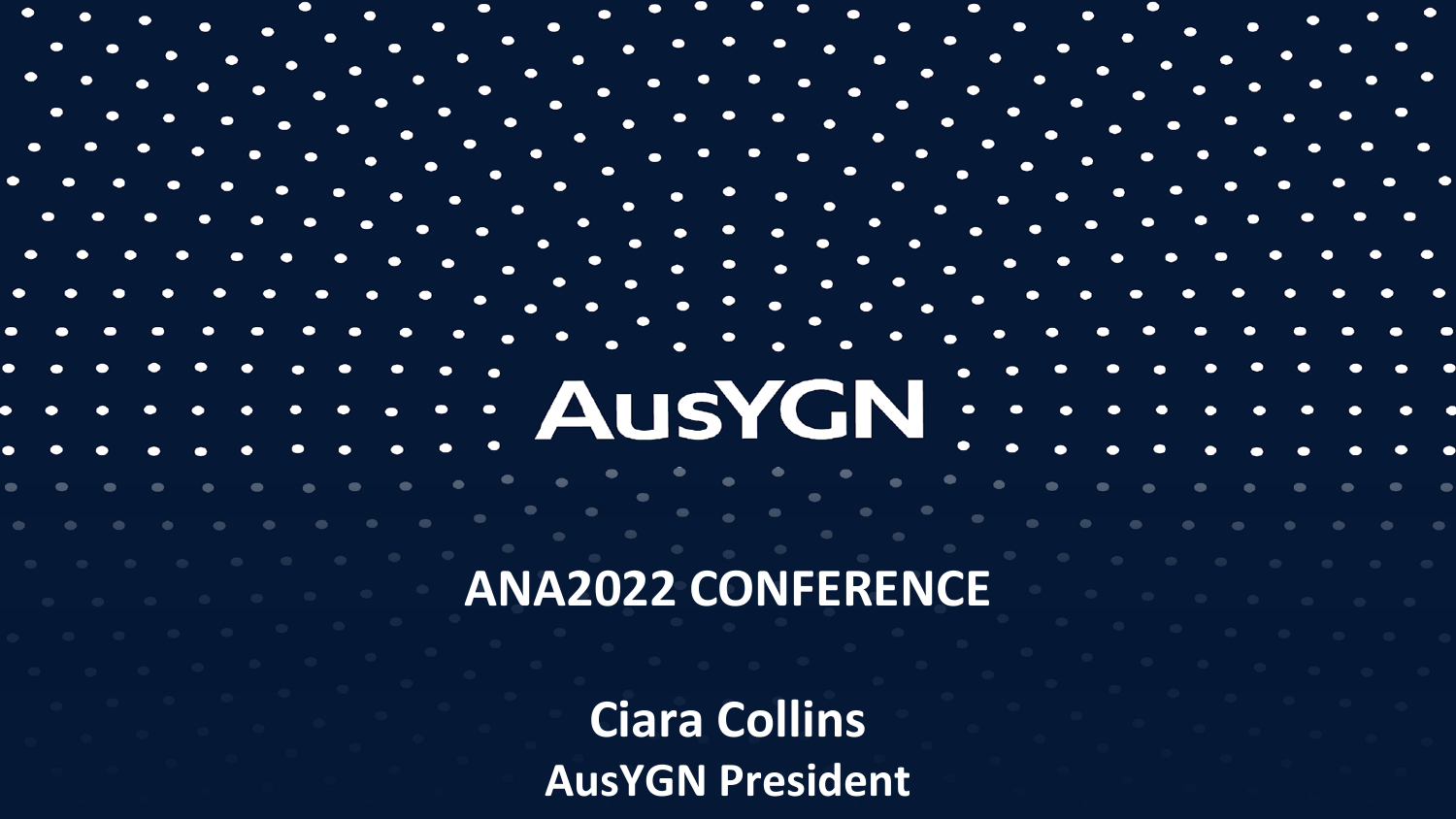

### **AusYGN Vision**

Provide a platform for young nuclear professionals to collaborate and develop

## **AusYGN Mission**

Australian Young Generation in Nuclear is committed to ensuring all Australians continue to gain the maximum benefit from nuclear science and technology tomorrow, by engaging and supporting young Australians today.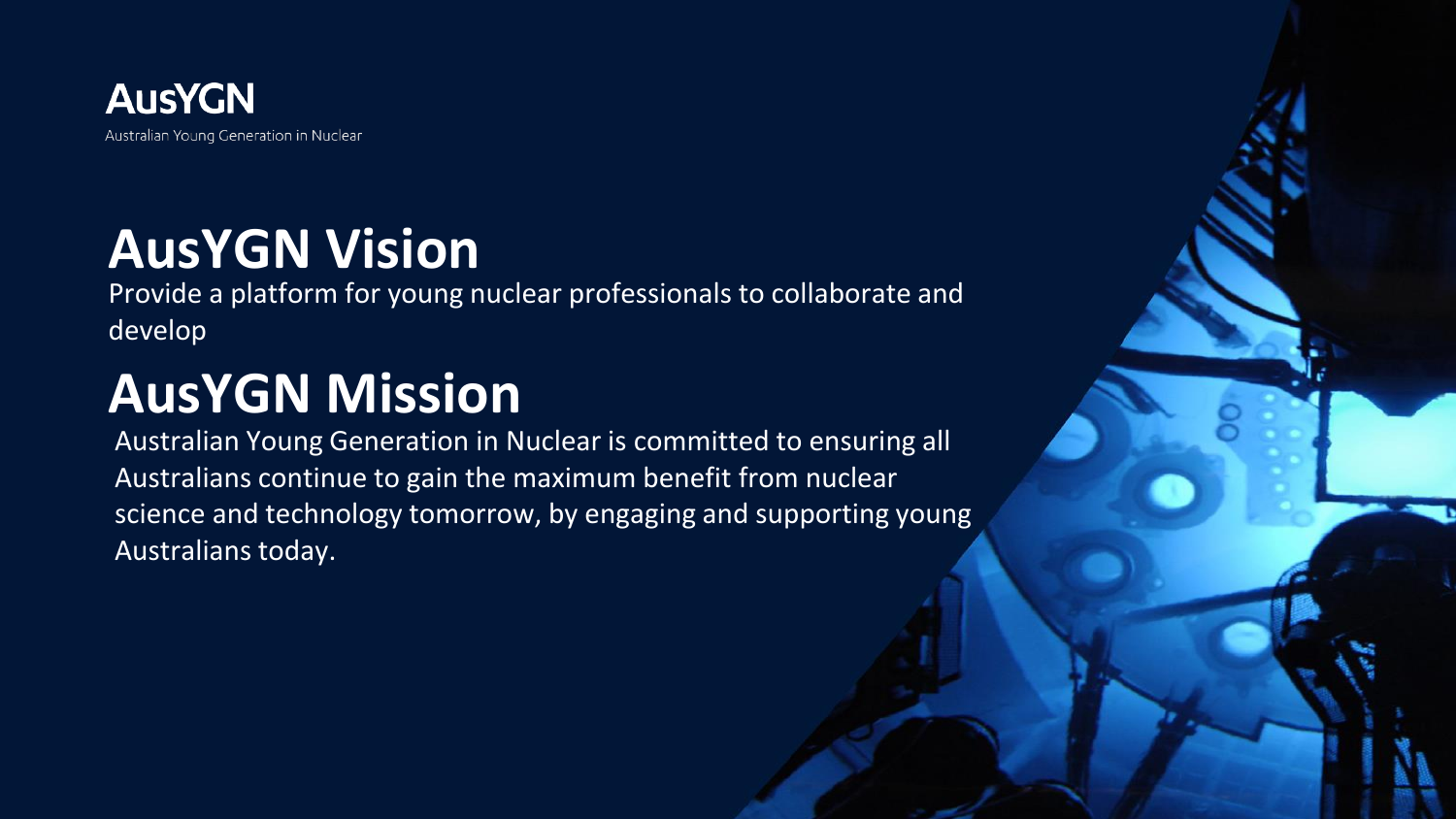

### **AusYGN Objectives**

- A platform for young nuclear professionals to collaborate and develop
- Be a voice for young professionals in nuclear
- Encourage young Australians to take up a career in nuclear
- Promote intergenerational knowledge transfer
- Promote the peaceful uses and benefits of nuclear science and technology
- A network of young Australians interested in Nuclear science and technology
- Create professional development opportunities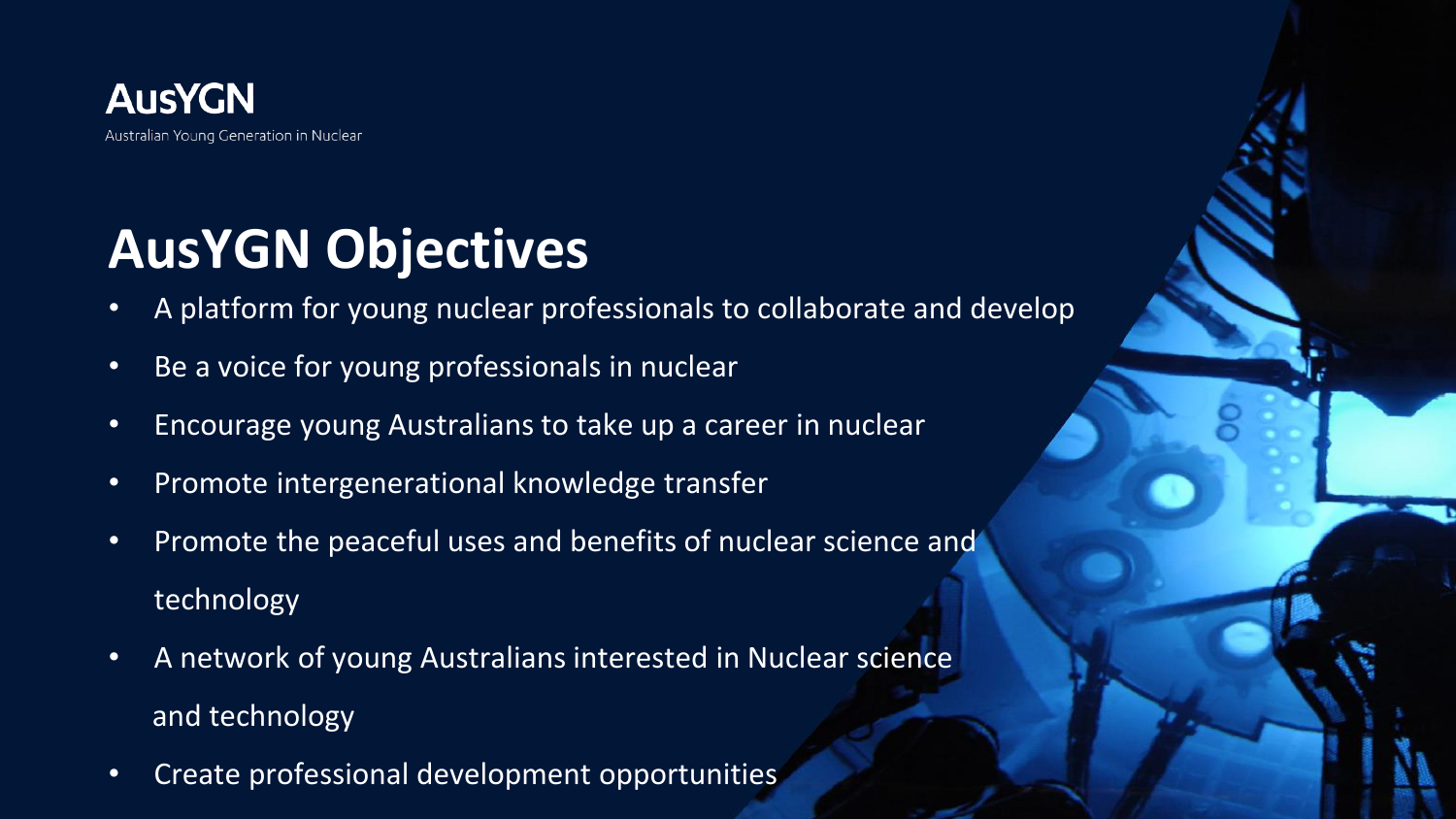

## **What we're doing**

- Increased membership (over 360 members)
- Expanded membership across range of locations and industries

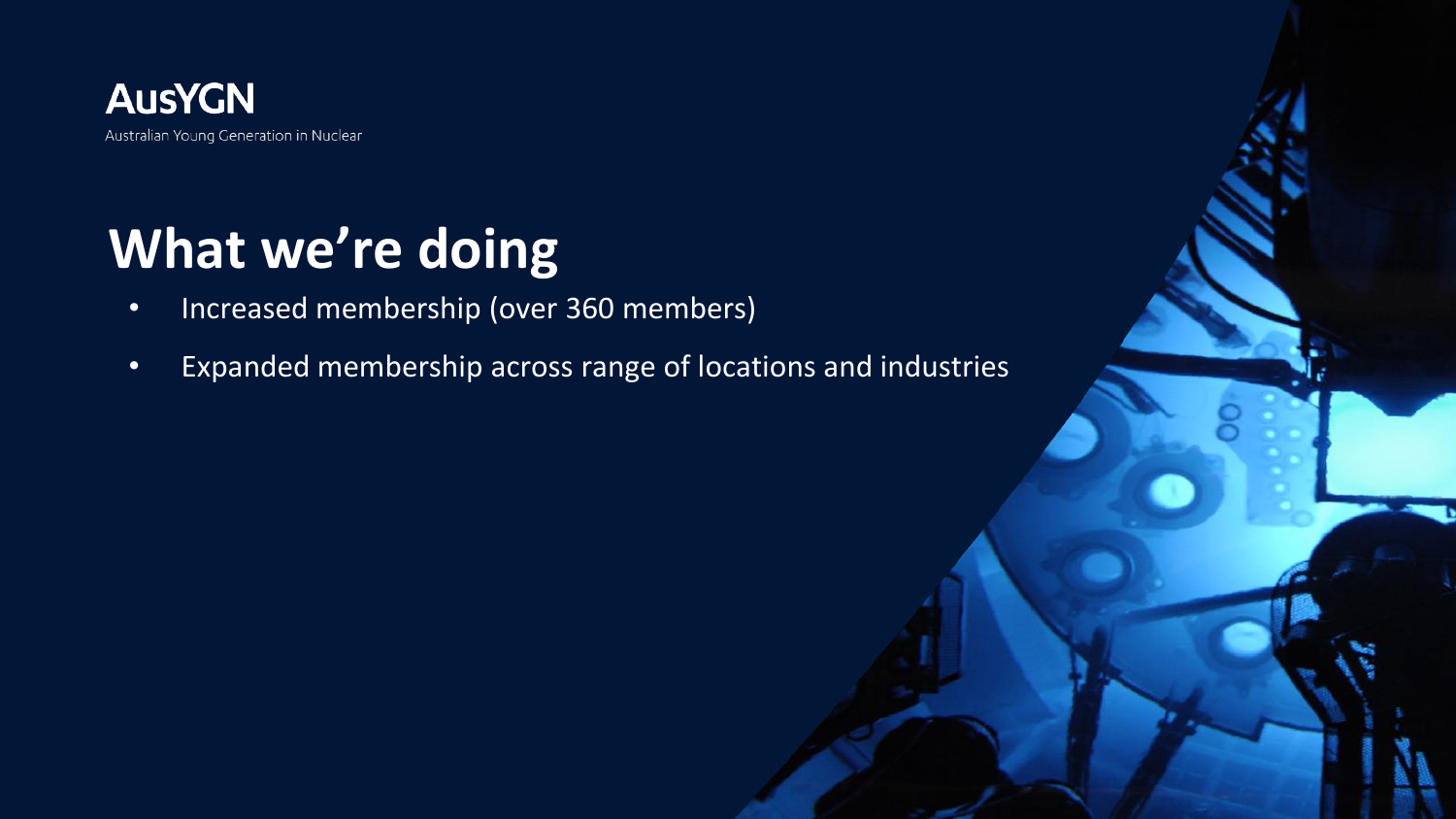

AusYGN · ausygn.org · 000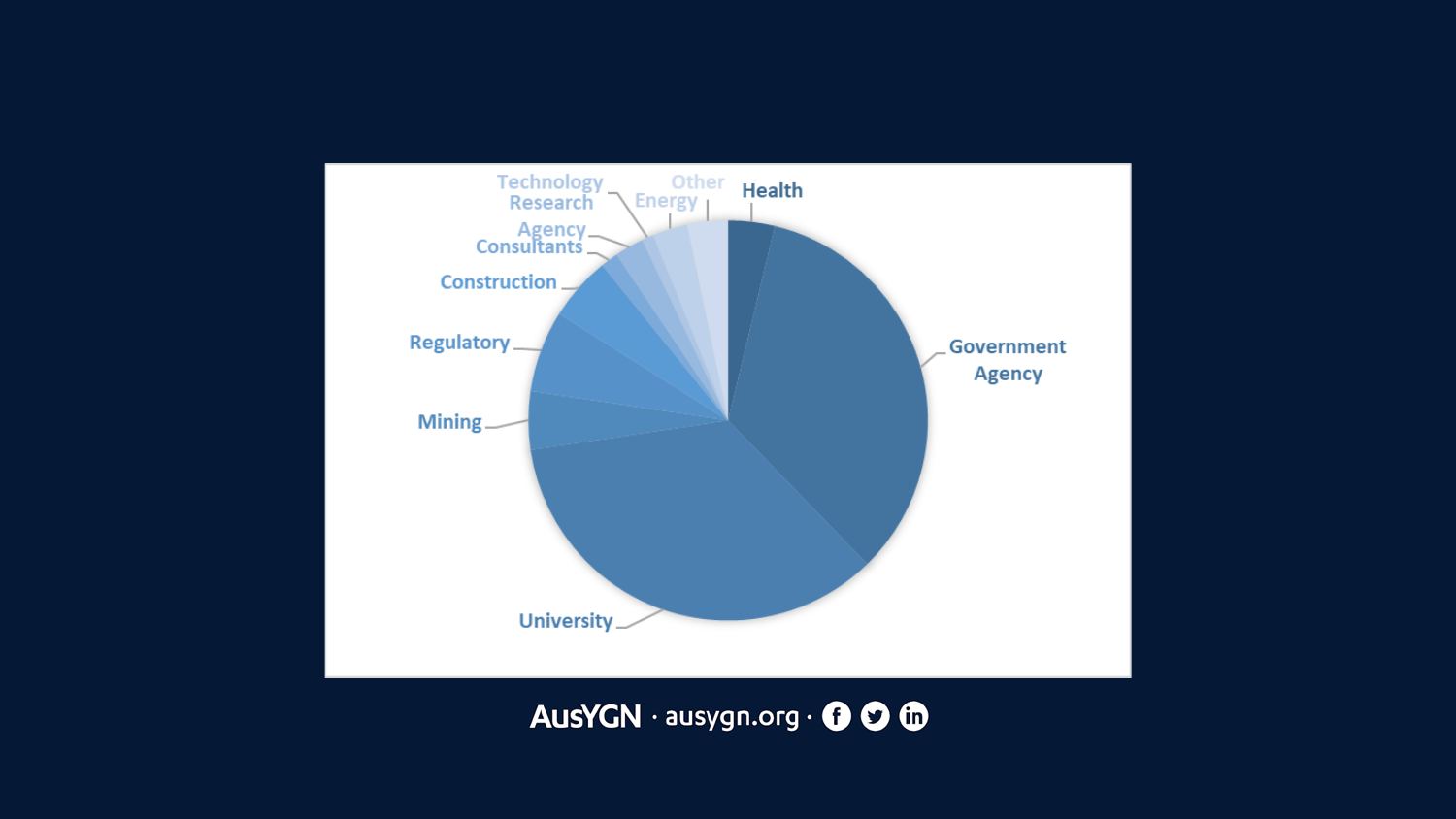

# **What we're doing**

- Increased membership
- Expanded membership across range of locations and industries
- Undertaking Outreach Events and Activities:
	- Regular events include networking and site visits for members
	- Representation at Conferences
	- Mentoring Program
	- Representation at AINSE Events
	- Representation at University Careers Days and Industry Events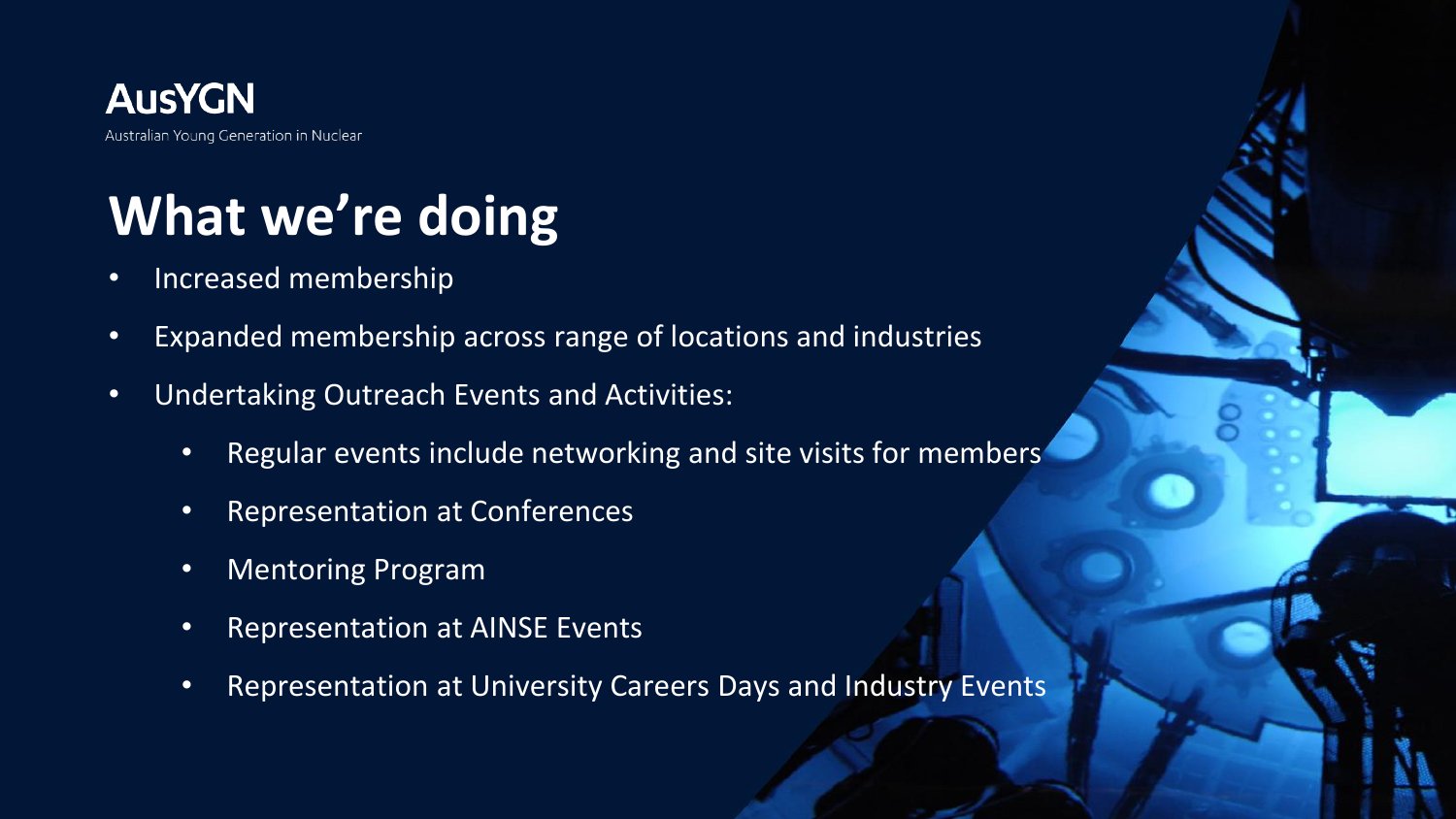







AusYGN · ausygn.org · 000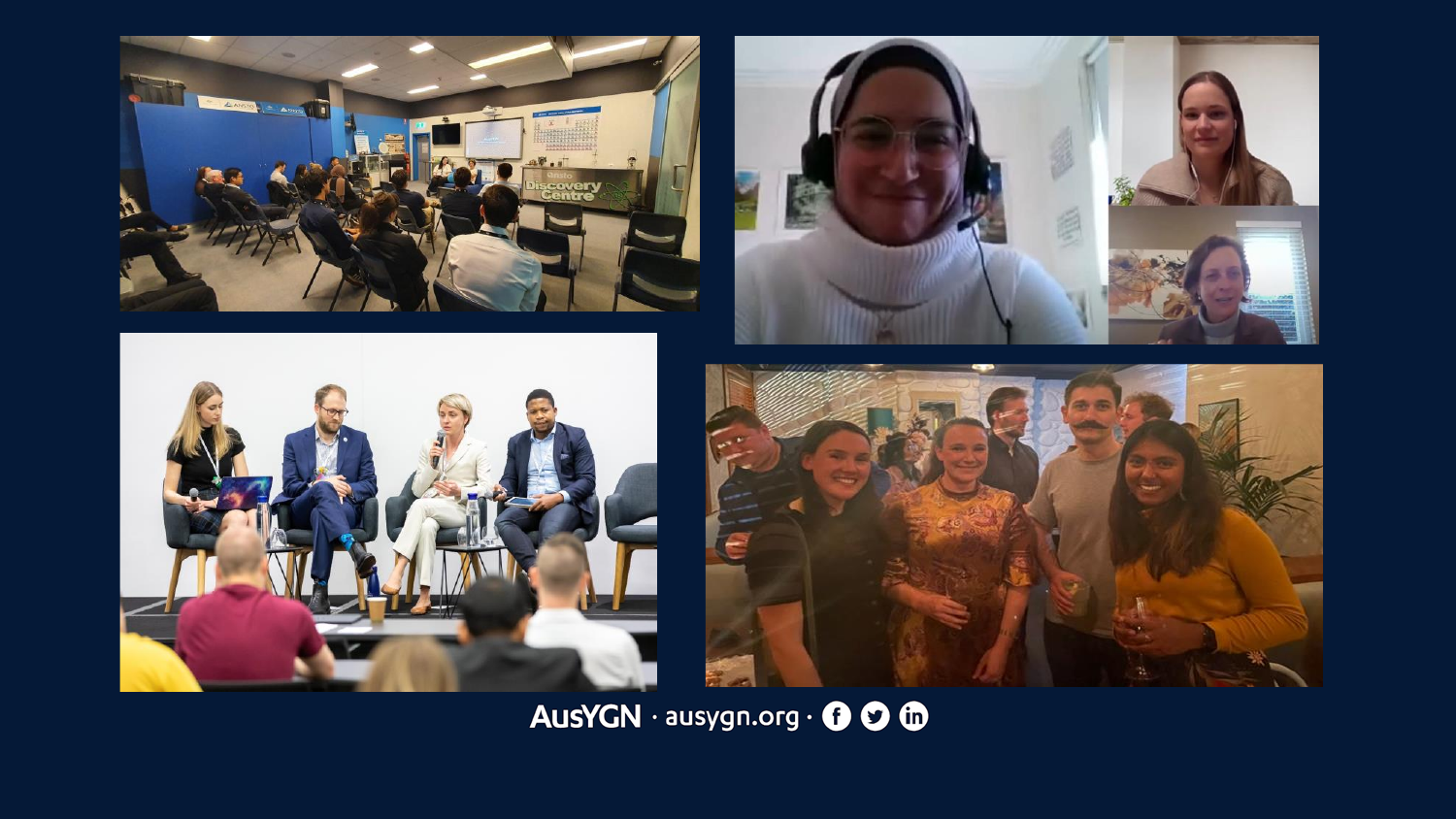

# **What we're doing**

- Increased membership
- Expanded membership across range of locations and industries
- Undertaking Outreach Events and Activities:
	- Regular events include networking and site visits for members
	- Representation at Conferences
	- Mentoring Program
	- Representation at AINSE Events
	- Representation at University Careers Days and Industry Events
	- Creating collaborative relationships with industry associations and organisations